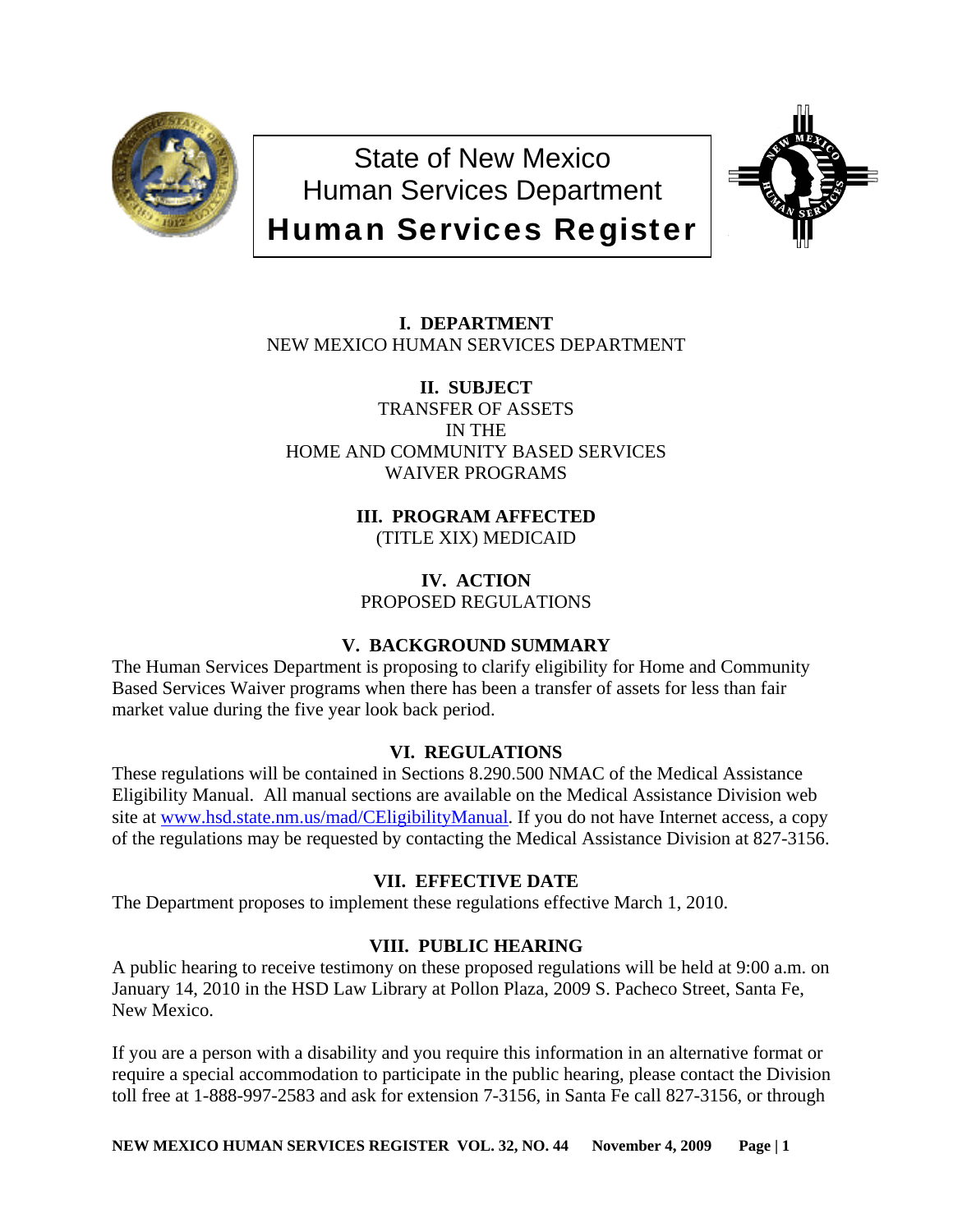the Department TDD system, 1-800-609-4833, in Santa Fe call 827-3184. The Department requests at least ten (10) days advance notice to provide requested alternative formats and special accommodations.

### **IX. ADDRESS**

Interested persons may address written or recorded comments to:

Pamela S. Hyde, J.D., Secretary Human Services Department P.O. Box 2348 Santa Fe, New Mexico 87504-2348

These comments must be received no later than 5:00 p.m., on January 14, 2010. Written and recorded comments will be given the same consideration as oral comments made at the public hearing. Interested persons may also address comments via electronic mail to: Magdalena.Romero@state.nm.us.

## **X. PUBLICATIONS**

Publication of these regulations approved on

PAMELA S. HYDE, J.D, SECRETARY HUMAN SERVICES DEPARTMENT